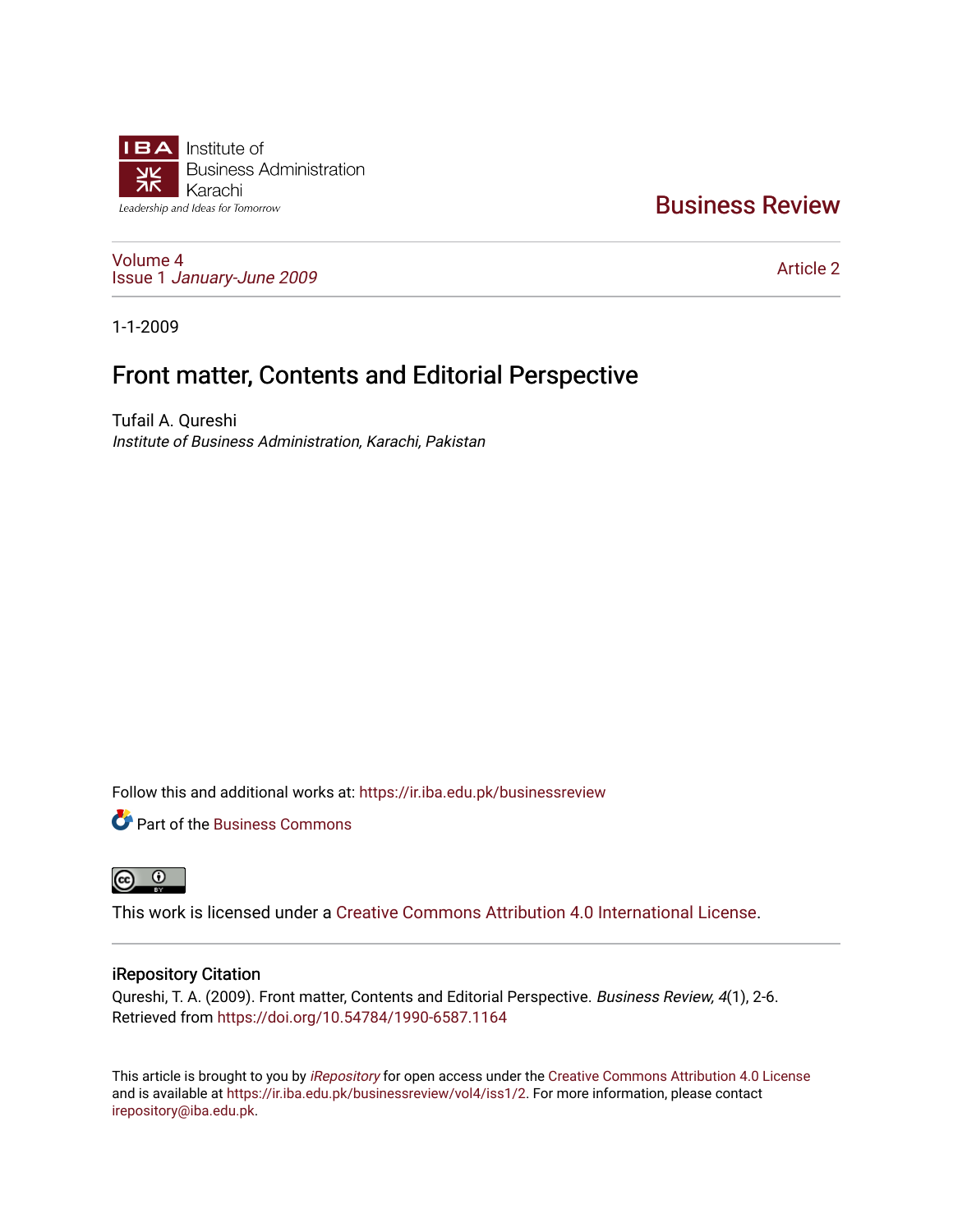https://ir.iba.edu.pk/businessreview/vol4/iss1/2 DOI: https://doi.org/10.54784/1990-6587.1164

# **Business Review**



### **RESEARCH JOURNAL**  *of*  **THE INSTITUTE OF BUSINESS ADMINISTRATION KARACHI – PAKISTAN**

Published by iRepository, February 2021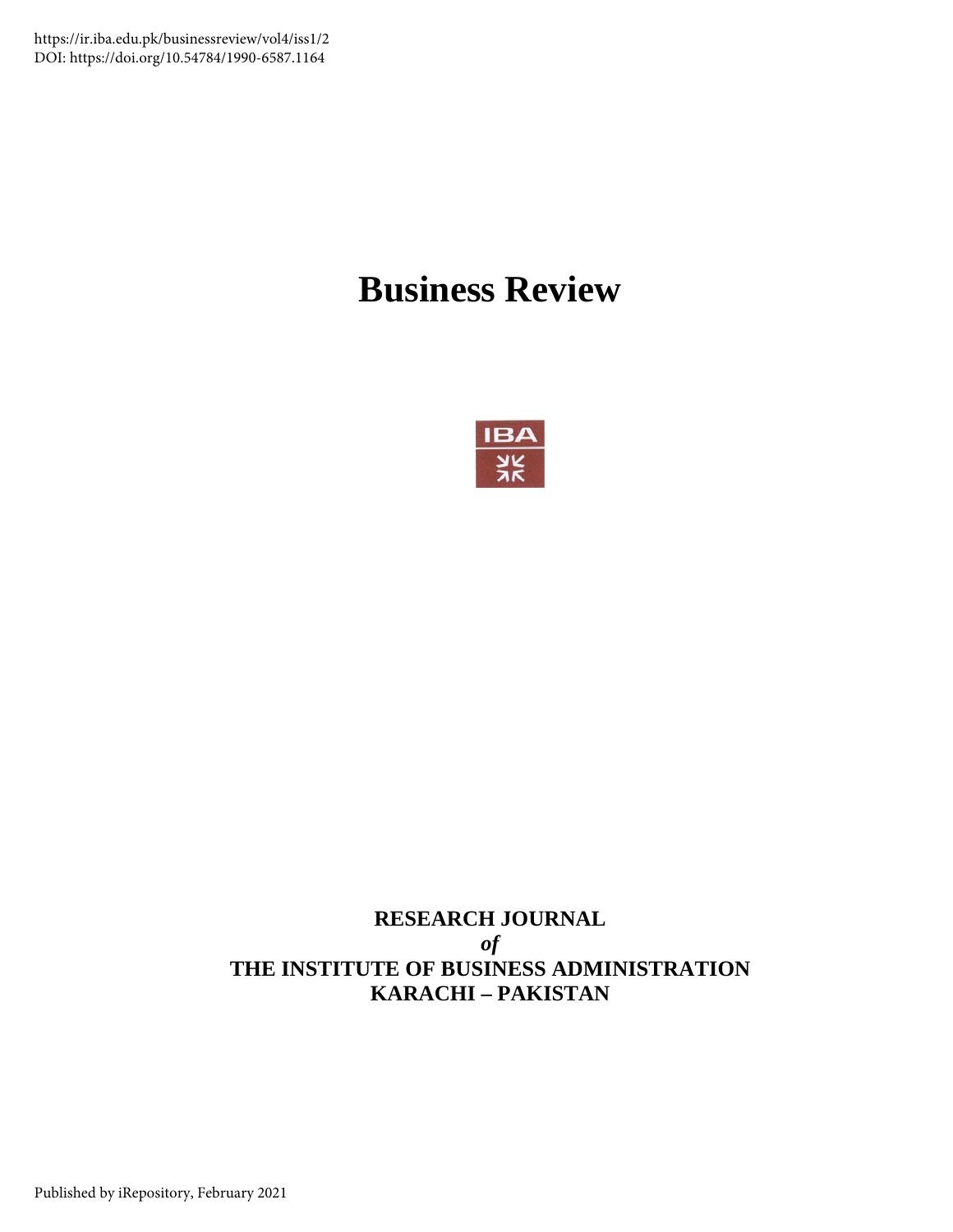

### **Business Review**

**Editorial Board** 

Director Editor

Ishrat Husain Tufail A. Qureshi

#### **Advisory Board**

Khadija Malik Bari Javed Hussain Zeenat Ismail

Talat A. Wazarat Mirza Sardar Hussain Naved Ahmed

Toshio Fujita

*Institute of Business Administration, Karachi, Pakistan* 

#### **External Editors**

Akif Hassan *IQRA University, Karachi, Pakistan*  Abdul Rashid *International Islamic University, Islamabad, Pakistan*

#### **Consulting Foreign Editors**

Deepak Kapur *Institute of Management Technology Ghaziabad, UP, India*

Low Sui Pheng *National University of Singapore Singapore*

S.W.S.B. Dasanayaka *University of Moratuwa Sri Lanka*

Faisal Manzoor Arain *Southern Alberta Institute of Technology Canada* 

Arun Diwaker Nath Bajpai *Rani Durgavati University Jabalpur, MP, India* 

Khurshid M.Kiani *Bang College of Business Almaty, Republic of Kazakhstan*

Bettina Robotka *Humbolt University Berlin Germany*

Khursheed Omer *University of Houston Downtown Texas, USA*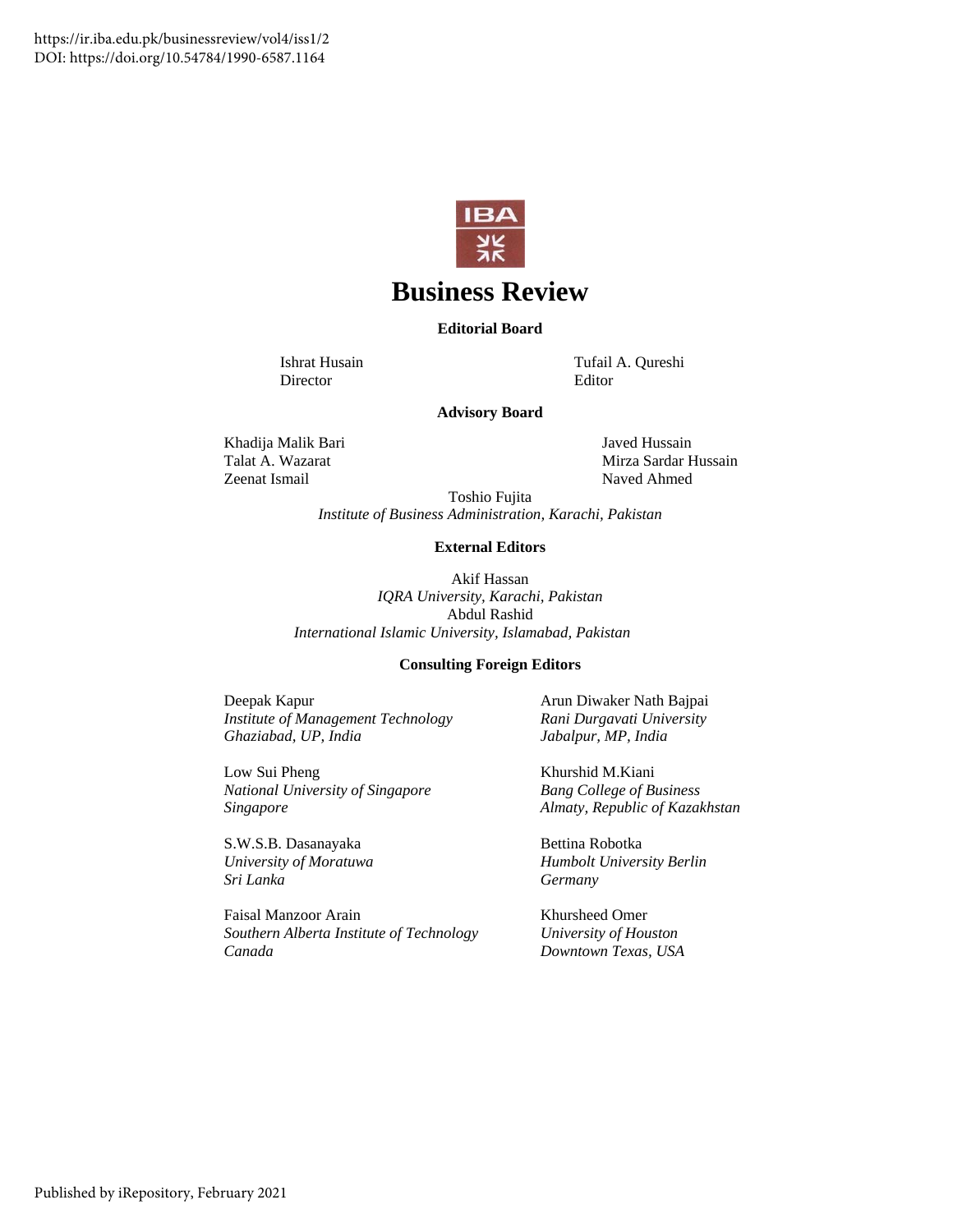| Volume 4 Number 1                                                                                                                        | January - June 2009 |
|------------------------------------------------------------------------------------------------------------------------------------------|---------------------|
| CONTENTS                                                                                                                                 |                     |
|                                                                                                                                          |                     |
| <u> 1989 - Andrea Station Barbara, actor a contrador de la contrador de la contrador de la contrador de la contra</u><br><b>Articles</b> |                     |
| Pakistan's Economy - 1999/2000 - 2007/2008 An Objective Appraisal: Ishrat Husain                                                         |                     |
| Total Quality Management and Hoshin Kanri for Construction Organizations:                                                                |                     |
|                                                                                                                                          |                     |
| Customer Perception of the Commercial Banks' Services in Kano Metropolis:<br><b>Ahmed Audu Maiyaki</b>                                   |                     |
|                                                                                                                                          |                     |
| <b>Discussions</b>                                                                                                                       |                     |
| A Panel Data Analysis of Working Capital Management Policies: Mian Sajid Nazir, Talat Afza                                               |                     |
| Panel Data Models: an Appraisal of Lead-Lag Relation in The Kse-30: Muhammad Ayub Siddiqui                                               |                     |
| The Impact of Mobile Phones on a Student's Life in Various Cities of Pakistan:                                                           |                     |
| <b>News and Views</b>                                                                                                                    |                     |
| The Third International Conference on Information and Communication Technologies (ICICT'09)                                              |                     |

A Word About the IBA About our Authors Note for Contributors

Contents of Vol. 1, No. 1, Vol. 2, No. 1, Vol. 2, No. 2, Vol. 3, No. 1 and Vol. 3, No. 2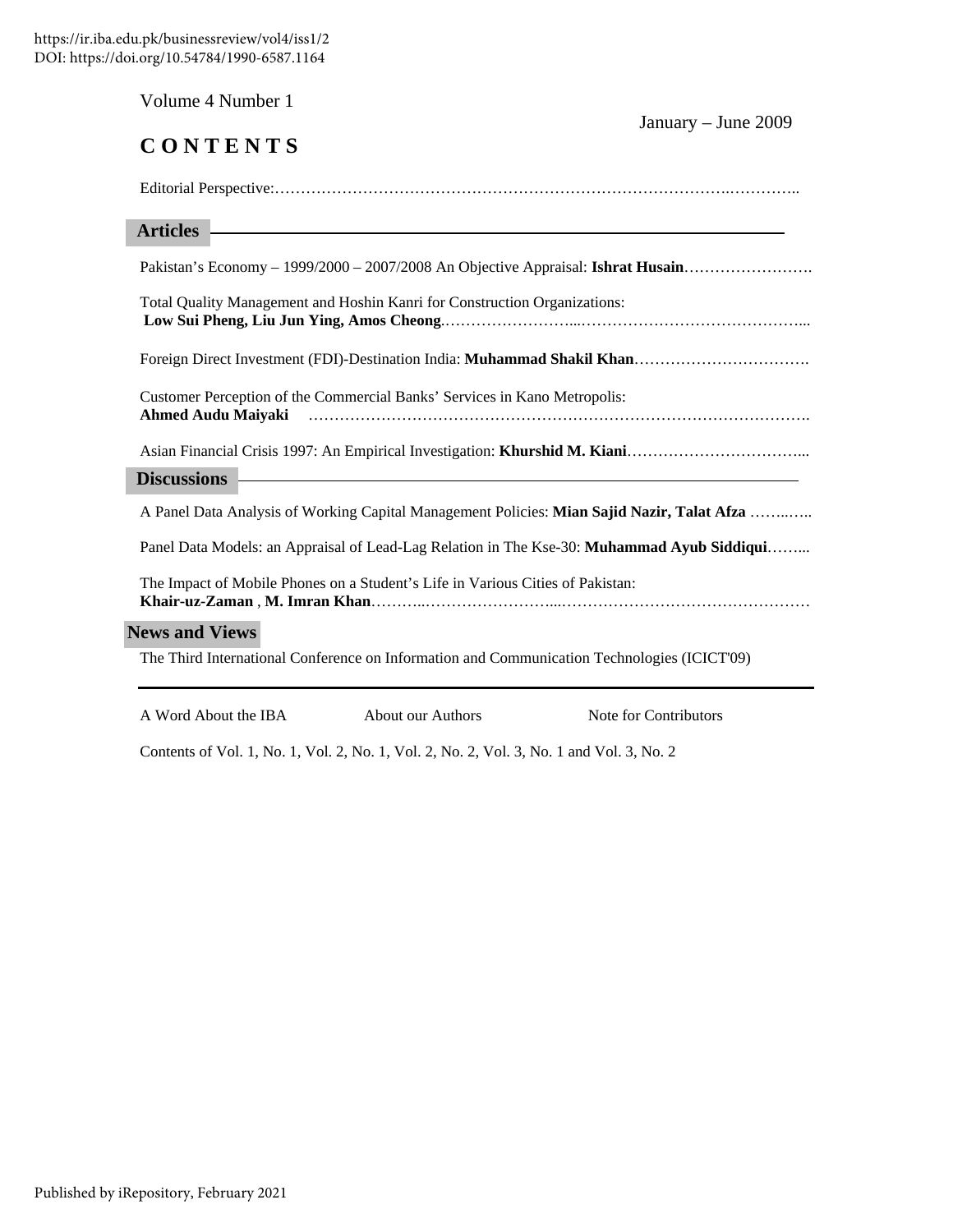#### **Editorial Perspective**

Unless the danger is seen in time galloping specialization can bring any company to the brink of chaos.The remedy? Top managers with the breadth of vision only a liberal education can provide.

> Clarence B. Randall *The Folklore of Management*

The *summum bonum* of a liberal education has always been the cultivation of a sense of right and honour, of duty and commitment. It has always emphasized the importance of the development of character. The philosophy of liberal education aims to provide a lively feeling for values and a vivid sense of the beautiful and of the morally good.

 Einstein's observation about technical schools and the cult of specialization has a direct bearing upon the *raison detre* of the institutions of education and more so about the schools of business education. He believed that "the school should always have as its aim that the young man leave it as a harmonious personality, not as a specialist."

More and more, in the modern world, the management of human affairs and large business organizations rests on rectitude and honour, no less than on good judgement, specialized knowledge and a transcendental view of the world. The reality of such a view, including the corporate world-view, is characterized by its perspectival variations and horizontal unfoldment. It is a *gestaltan* view of man's being-in-the-world. Liberal education aims to provide a unified and unifying vision of the *world to be*. Besides, a deep sense of moral orientation has always been the core component of liberal imagination. It has always deepened the humanistic outlook, unfolding new horizons and new perspectives of the given world-view.

The notion of transcendental movement, the vitally dynamic principle as the *élan vital* of liberal education, is antithetical to the petrifying notion of reality as unchanging and unchangeable. Our *lived-world*, including the corporate world, is a reflection of the glory of man's creative will, as much as the failure of his imagination to envision a future qualitatively different from the present. Liberal education derives its creative vitality from the silent intimations of the world as it ought to be. Sadly, the cult of specialization has resulted in our disregard for the transcending vision and humanistic attitude. However, under the force of the experienced reality of the lived facts pertaining to the corporate world, the need to work ethics and moral vision into the executive orientation and evaluative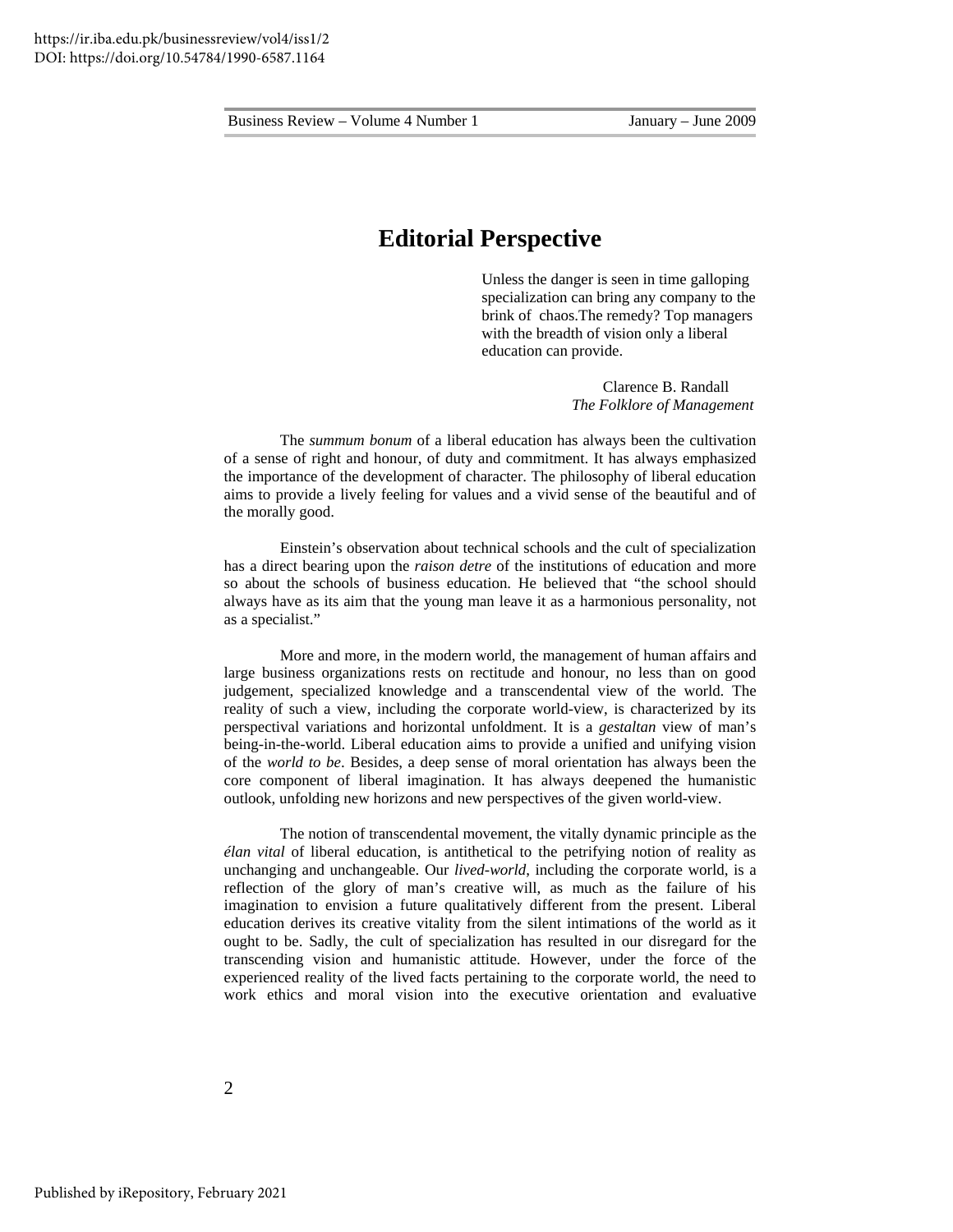judgements of our business management has become an overriding imperative of business education. Today, more than ever before, we have come to realize the need to decisively set aside the misleading and dubious belief that in the business society and the corporate world, ethical and moral predilection does not correlate with the executive disposition and propensity for business management. Again, to correct this erroneous belief, we cannot over-stress the need to draw the transcending vision and the moral responsibility, envisioned by liberal education, into the fold of the pedagical concerns of our business schools. We must exert creative will to remove from our business education the stigma that the ideal of moral attitude and ethical persuasion does not harmonize with the values of corporate world and that, from the economic standpoint, such predilections are unpragmatic and unpractical.

In *The World According to Drucker*, Jack Beatty has so aptly pointed out that:

 "Drucker discusses economic life in terms of values, integrity, character, knowledge, vision, responsibility, self-control, social integration, teamwork, community, competence, social responsibility, the quality of life, self-fulfillment, leadership, duty, purpose, dignity, meaning – but rarely money. He defends profit, but as if it were broccoli: a distasteful obligation of managers who would rather be reading Kierkegaard."

Discussing *The 7 Habits of Highly Effective People*, Covey makes a compelling distinction between "character ethics" and "personality ethics" and their relative managerial effectiveness in a corporate society. He stresses the importance of good moral judgment, authentic self-hood and the strength of character, making our corporate management almost a moral condition. In contrast, he describes the features of personality oriented ethics as a function of the personality structure, socio-cultural habits and attitudes, presentation of the self in society and its contribution to social, public and human relations.

In his *Good to Great*, a book inspired by the quest for the essence of excellence, Collins offers a profoundly endearing profile of an executive who builds enduring greatness, and lives according to the dictates of character ethics. Ironically, the place of character ethics in the corporate culture is, to our great dismay, a much neglected theme of the business education. In order to respond to the ethical and moral yearnings of human nature, inspired by character ethics and its value orientation, our corporate world-view has yet to whole heartedly address the limitations inherent in its paradigm.

It is said that the corporate world-view suffers from a highly vitiating proclivity to gloss over the creative vitality of the moral vision. This self imposed and consciously cultivated attitude constitutes a major flaw in the corporate worldview. It is also responsible for the attitudinal disposition of the corporate functionary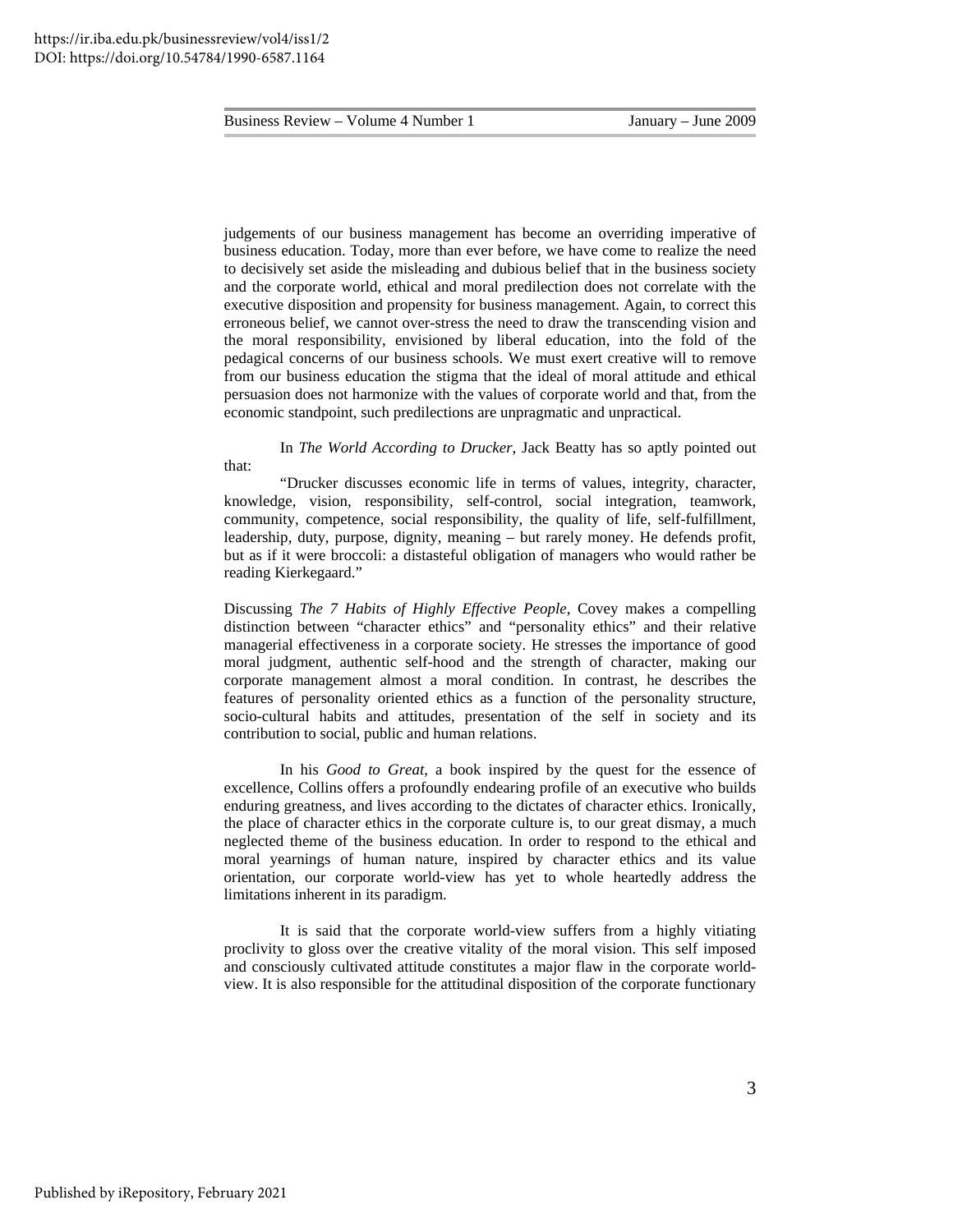and his apathy for character ethics. Character ethics, it must be emphasized, defines the structure of personality in terms of temperament, a way of thinking rooted in the authentic and self-regarding disposition.

When we think about the corporate world, we realize that not just market forces but nearly all the forces, ethical, religious, moral, social, political, cultural, philosophical, economic etc., define the distinctive features of its worldliness. The plurality of its perspectival variations and their *gestaltan* unity implies the richest and the most diversified concept of the "world." Therefore, in order to restore our faith in the veracity of truth and to enlarge the domain of our corporate culture, our teaching methodology should take into account the diverse core components and various profiles of the corporate reality to draw them into the fold of a unified vision of the corporate world. Moreover, of special interest to us should be the need to integrate into our research methodology diverse strands of departmentalized learning and specialization. Such a philosophy of education with a pronounced liberal bias is the unique combination of a corporate world-view blended with the depth and breadth of creative and transcending vision. Finally, a combination of corporate outlook and liberal attitude will enable us to creatively respond to the gatherings of human crisis looming at the horizon of the corporate world. What we need most today are men and women deeply entrenched in specialization in the respective fields of their professional orientation but fully endowed with the wisdom, passion and the courage to transform the corporate world into a human situation, responsive to the fulfillment of human ethical and moral aspirations.

We must therefore keep in mind that, in order to be constructive, our critique of the corporate management must spring from within the corporate system. In view of its scope, the intended critique will, of necessity, be partisan and partial. Dialectically, it will be passionate and political but, in relation to its own methodological assumptions and presuppositions, also honest and brutal. Such a radical attitude is more than a critique; it is an experience. As an experience, our critique must be written from the point of view of a transcending vision, i.e., the standpoint which opens up the widest possible horizons of the corporate world-view. Such an experience of perspectival variations resulting in a *gestaltan* view will deepen our appreciation of the inter-disciplinary and inter-departmental research. It will, above all, save a corporate thinker from falling into the lure of the snaring cult of specialization.

There are signs signifying that under the force of circumstance, the corporate thinker's aversion and apathy to ethics, philosophy, humanistic studies and inter-disciplinary research is now beginning to draw into the fold of his world-view methodological approaches from other disciplines which are also profoundly interested in the ramifications of man's hyphenated relationship to the world, i.e., man's being-in-the-world.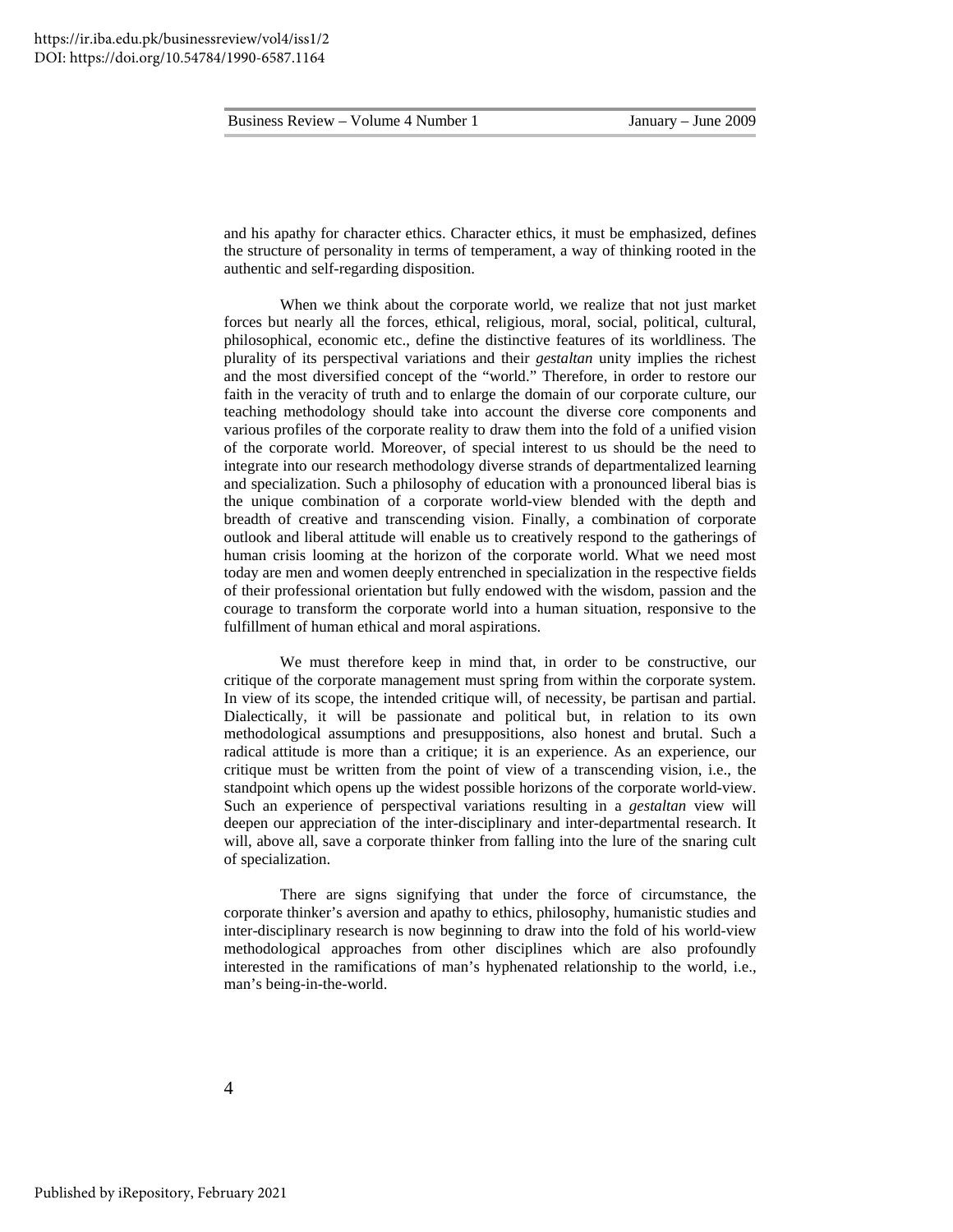In their refreshing book, *The Knowledge-Creating Company,* lkujiro Nonaka and Hirotaka Takeuchi have given a dynamic account of the problems related to the creation of knowledge. They have attempted to identify links (relations) between various sources of knowledge – corporate and intangible – to explore how the managers identify these links (relations) in a corporate knowledge creation process. Phenomenologically, it is crucially important to note that in philosophy as well as in life the important thing is not *what* the given relationship is but *how* the real or perceived relationship is experienced. Therefore creative intuition and intentional constitution both converge upon the phenomenon of *How Japanese Companies Create the Dynamics of Innovation*. The book focuses not only on the empowering nature of the 'objective facts' but also embraces "highly subjective insights, intuitions, and hunches" which include "ideals, values, and emotions." It owes its strength to "a shared understanding of what the company stands for, where it is going, what kind of a world it wants to live in, and how to make that world a reality". In order to describe the *worldliness* of such a world, Nonaka and Takeuchi draw heavily upon the views of Plato and Aristotle, Descartes and Locke, Kant, Hegel and Marx. Of particular interest to a curious reader is their discussion of the views of Husserl, Heidegger, Sartre, Merleu-Ponty, Wittgenstein, James, and Dewy. The authors use phenomenological method to analyze the mode of human "being in the world" (*Dasein*), as the source and the origin of knowledge obtained through reflection. The study substantiates the existentialist view that: "for human reality to be is to act … the act must be defined by an *intention* …. since the intention is a choice of the end and since the world reveals itself across our conduct, it is the intentional choice of the end which reveals the world." The thought here is that he who wishes to know, must act toward an end.

The compelling observations by the critics of corporate world-view have made it clear that the cult of exclusively departmentalized training is bound to result in the loss of a unified and unifying vision of knowledge. Such a loss is laden with deep philosophical consequences for the corporate world-view, the *gestaltan* nature of reality and the phenomenon of transcendental movement in the corporate culture.

We cannot perpetually ignore the fact that there is a limit to the ambition of specialization. Fidelity to truth must be the overriding concern of all specialization, genuine research and authentic teaching methodology. Truth loving people cannot stray from truth for very long. But the trouble with us mortals is that we do not outgrow our naïve assumptions and unexamined presuppositions until the threatening complexities of our being-in-the-world begin to gradually move in on us, pushing us to the point of rethinking about our taken for granted attitude. Such a situation calls for an honest review of our belief in the invincibility of the corporate world-view with special reference to specialization. If the undertaking is carried out in good